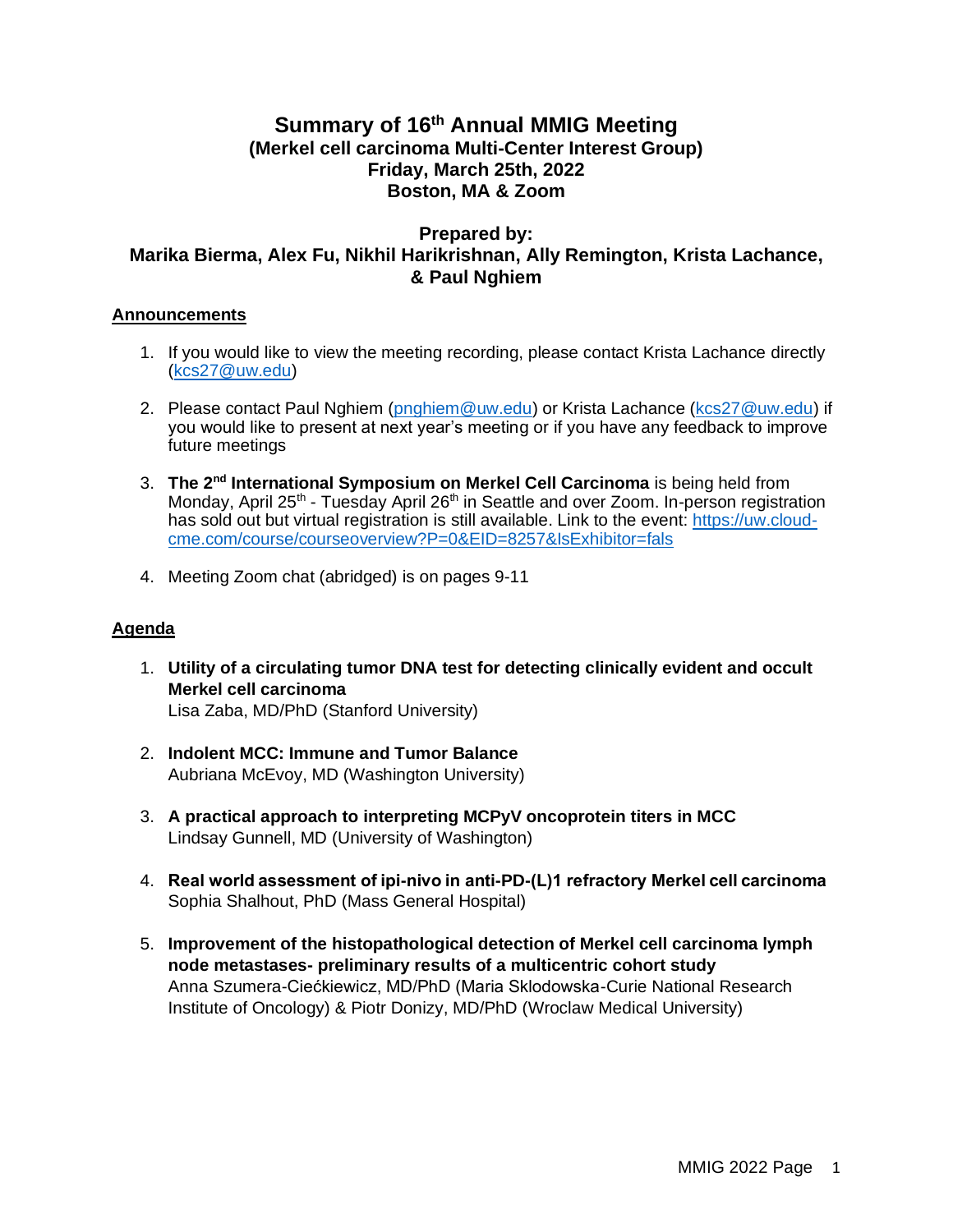# **Meeting minutes**

## **1. Utility of a circulating tumor DNA test for detecting clinically evident and occult Merkel cell carcinoma**

Lisa Zaba, MD/PhD (Stanford University)

- Surveillance is key when approaching Merkel cell carcinoma due to its rapid growth rate and relatively high recurrence rate (40%).
- Currently, there is no clinically available blood test that provides recurrence monitoring data for all patients regardless of Merkel polyomavirus (MCPyV) serologic status.
	- o AMERK serology (which detects MCPyV oncoprotein antibodies) is limited since only ~50% of MCC patients produce these antibodies at the time of disease.
- ctDNA tracking can be useful for MCC patients regardless of MCPyV status and provides real time indication of disease (half-life: <2 hours)
	- o Found a positive correlation between tumor size and level of ctDNA (n=24), regardless of MCPyV status.
- Among University of Washington and Stanford patients, interim analysis suggests that ctDNA can be an accurate predictor of developing MCC with a specificity of 91% (n=120). Specifically, if a patient has a negative ctDNA test, we can be fairly confident that it will remain negative 60-90 days later.
- Working on multicenter prospective study, combining data from ~180 MCC patients with 400 longitudinal time points.

## **2. Indolent MCC: Immune and Tumor Balance**

Aubriana McEvoy, MD (Washington University)

- Retrospectively identified 13 patients with advanced MCC, no systemic therapy, and lengthy overall survival (>5 years since MCC diagnosis) from the UW MCC database.
- In patients with significant comorbidities and/or desire to avoid systemic therapy, MCC may be relatively well-controlled with surgery and/or radiation alone.
	- o Hypothesis: in these indolent MCC cases, the immune system is in balance with the disease.
- Single fraction radiation therapy can be effective in indolent MCC patients, with minimal side effects, by possibly stimulating the immune system.
- Merkel cell polyomavirus oncoprotein antibody (AMERK) test is a sensitive marker of MCC disease burden in virus-positive patients.
- Further studies will be helpful to identify what characteristics predict an indolent course of disease without systemic therapy.

# **3. A practical approach to interpreting MCPyV oncoprotein titers in MCC**

Lindsay Gunnell, MD (University of Washington)

- The AMERK serology test (which detects oncoprotein antibodies) can be a sensitive, safe, and convenient way to monitor patients in the long-term. It can sometimes precede detection of recurrence via imaging by 12-15 months.
- Seattle MCC patient cohort data suggest that ~70% of patients with rising titers develop clinically evident disease (~30% recurred within 90 days, ~30% recurred greater than 90 days – 1 year, 10% recurred greater than 1 year).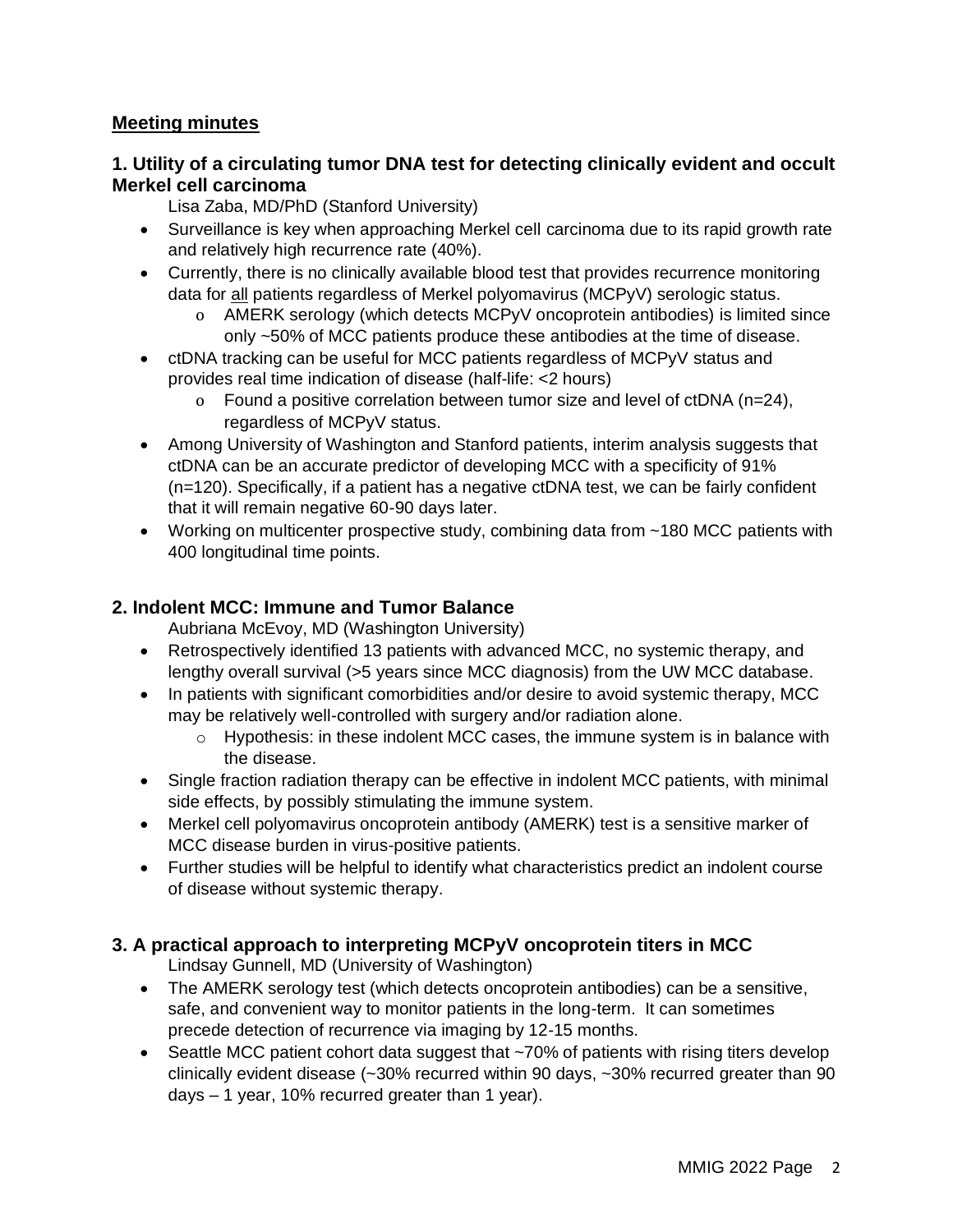- After the first year, falling antibody titers have high negative predictive value in confirming no active disease. In these cases, scans can be safely stopped, but interval antibody testing should be continued.
- Discontinuation of antibody testing should be individualized.
	- $\circ$  If antibody testing remains undetectable ( $\lt$ 74) for 4-5 years post-diagnosis, testing can likely be safely discontinued.

## **4. Real world assessment of ipi-nivo in anti-PD-(L)1 refractory**

**Merkel cell carcinoma** Sophia Shalhout, PhD (Mass General Hospital)

- In a retrospective study of 13 patients who received second or third line ipi-nivo after progressing on first-line immune checkpoint blockade (anti-PD-(L)-1), 77% patients had progressive disease and 23% of patients had stable disease. There were no complete or partial responses to second or third line ipi-nivo.
- These data demonstrate that Ipi-nivo often has disappointing efficacy for anti-PD-(L)-1 refractory MCC.
- New strategies for second-line treatment of MCC are needed, and referral to innovative clinical trials should be a priority for these refractory MCC patients.

### **5. Health disparities in Merkel cell carcinoma: an examination of racial disparities**  Mackenzie Martin, BA (Brownell Lab, NIAMS, NIH)

- As the proportion of minority MCC patients is increasing, it is important to consider racial disparities in the treatment of these patients.
- Hispanic MCC patients appear to have increased disease-specific survival rates compared to White MCC patients, which is a novel observation. This may be due to the Hispanic Health Paradox hypothesis, but further research on this topic is needed and this finding may be due to the limitations of the SEER cancer registry.
- Prominent MCC-specific socioeconomic determinants of health include wait times and delayed treatment of MCC in minority populations, and hospital characteristics (high volume vs. low volume facilities).
- Improving the capture of race in data registries and increasing the representation of minority populations in clinical trials are critical to addressing and eliminating racial disparities in MCC.

**6. Improvement of the histopathological detection of Merkel cell carcinoma lymph node metastases- preliminary results of a multicentric cohort study** Anna Szumera-Ciećkiewicz, MD/PhD (Maria Sklodowska-Curie National Research Institute of Oncology) & Piotr Donizy, MD/PhD (Wroclaw Medical University)

Anna Szumera-Ciećkiewicz <sup>1,2</sup>, Daniela Massi <sup>3</sup>, Andrzej Marszalek <sup>4</sup>, Monika Dudzisz-Śledź <sup>5</sup>, Piotr Rutkowski <sup>5</sup>, Mai P. Hoang<sup>6</sup>, Piotr Donizy<sup>7,8</sup>

<sup>1</sup>Department of Pathology and Laboratory Diagnostics, Maria Sklodowska-Curie National Research Institute of Oncology, Warsaw, Poland

<sup>2</sup> Department of Diagnostic Hematology, Institute of Hematology and Transfusion Medicine Warsaw, Poland

<sup>3</sup> Section of Pathological Anatomy, Department of Health Sciences, University of Florence, Florence, Italy

<sup>4</sup>Department of Pathology, Poznan University Medical Sciences and Greater Poland Cancer Center, Poznan, Poland

<sup>5</sup>Department of Soft Tissue/Bone Sarcoma and Melanoma, Maria Sklodowska-Curie National Research Institute of Oncology, Warsaw, Poland.

<sup>6</sup> Department of Pathology, Massachusetts General Hospital and Harvard Medical School, Boston, USA

<sup>7</sup>Department of Clinical and Experimental Pathology, Division of Clinical Pathology, Wroclaw Medical University, Wroclaw, Poland

<sup>8</sup> Department of Pathology and Oncological Cytology, Jan Mikulicz-Radecki University Hospital, Wroclaw, Poland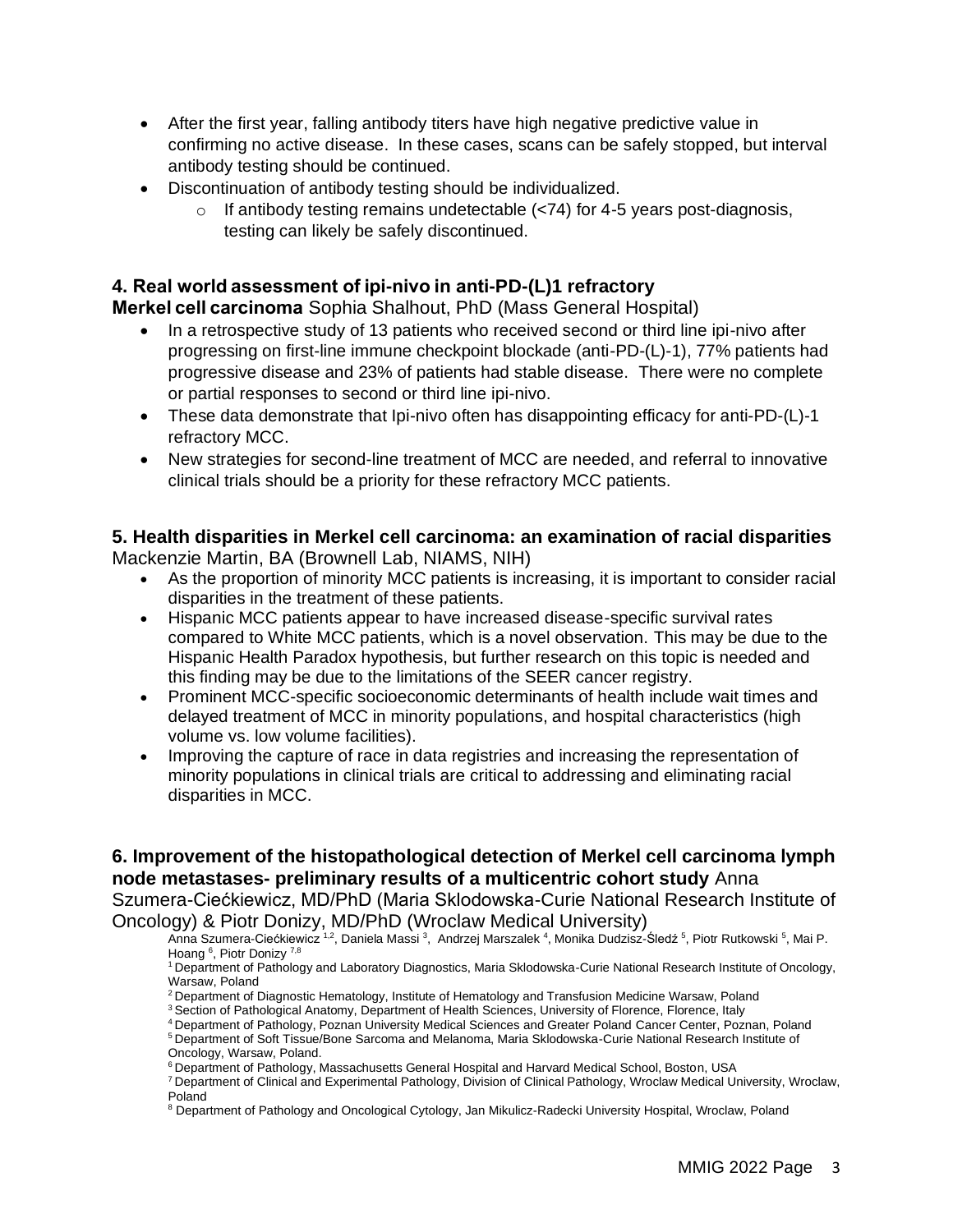- Preliminary results based on 28 MCC metastatic lymph node samples (final database consists of 136 lymph node samples from 77 MCC patients); researchers created tumor microarrays to determine the efficacy of different histopathological stains in detecting MCC in the lymph nodes.
- A combination of IHC markers is recommended for MCC lymph node histopathologic examination.
- SATB2, synaptophysin, and INSM1 are the top three markers with the highest cumulative percentage of positive reaction while SATB2, panCK, and chromogranin are markers with the highest 100% positivity.
- Preliminary results indicate the important role of SATB2 in detecting MCC nodal metastases as it has the highest sensitivity in detecting MCC metastatic cells, even in CK20-negative cases.

*Goals of the Merkel cell carcinoma Multi-center Interest Group (MMIG) - Promote communication and collaborative studies on MCC - Enhance access to patient data and specimens - Expand evidence-based care for MCC Homepage for MMIG is available at:<https://merkelcell.org/about-us/mmig/>*

*MMIG is funded in part by donations from Merkel cell carcinoma patients. Please note that in many cases, these summaries reflect unpublished data and are provided to help MMIG members manage their patients and give an overview of what is being done at different centers for care and research.*

| *Ahmed, Mona                | Dana-Farber Cancer Institute, Boston, US                     |
|-----------------------------|--------------------------------------------------------------|
| Akaike, Tomoko              | University of Washington, Seattle, US                        |
| Alexander, Nora             | Washington University in St. Louis, St. Louis, US            |
| *Ananthapadmanabhan, Varsha | Dana-Farber Cancer Institute, Boston, US                     |
| Asioli, Sofia               | University of Bologna, Bologna, Italy                        |
| Barker, Christopher         | Memorial Sloan Kettering Westchester West Harrison, New York |
| Becker, Jurgen C            | German Cancer Center Consortium, Essen, Germany              |
| Berry, Liz                  | Oregon Health & Science University, Portland, US             |
| Bhakuni, Rashmi             | University of Washington, Seattle, US                        |
| Bhatia, Shailender          | University of Washington, Seattle, US                        |
| Bierma, Marika              | University of Washington, Seattle, US                        |
| Bishnoi, Anuradha           | India                                                        |
| Blom, Astrid                | Ambroise Pare Hospital, Boulogne, France                     |
| Bollin, Kathryn             | Scripps MD Anderson, San Diego, US                           |

#### **In attendance at the 2022 MMIG Meeting (N=148 total attendees) Asterisk\* = in-person attendee** *we apologize if we missed your name or affiliation*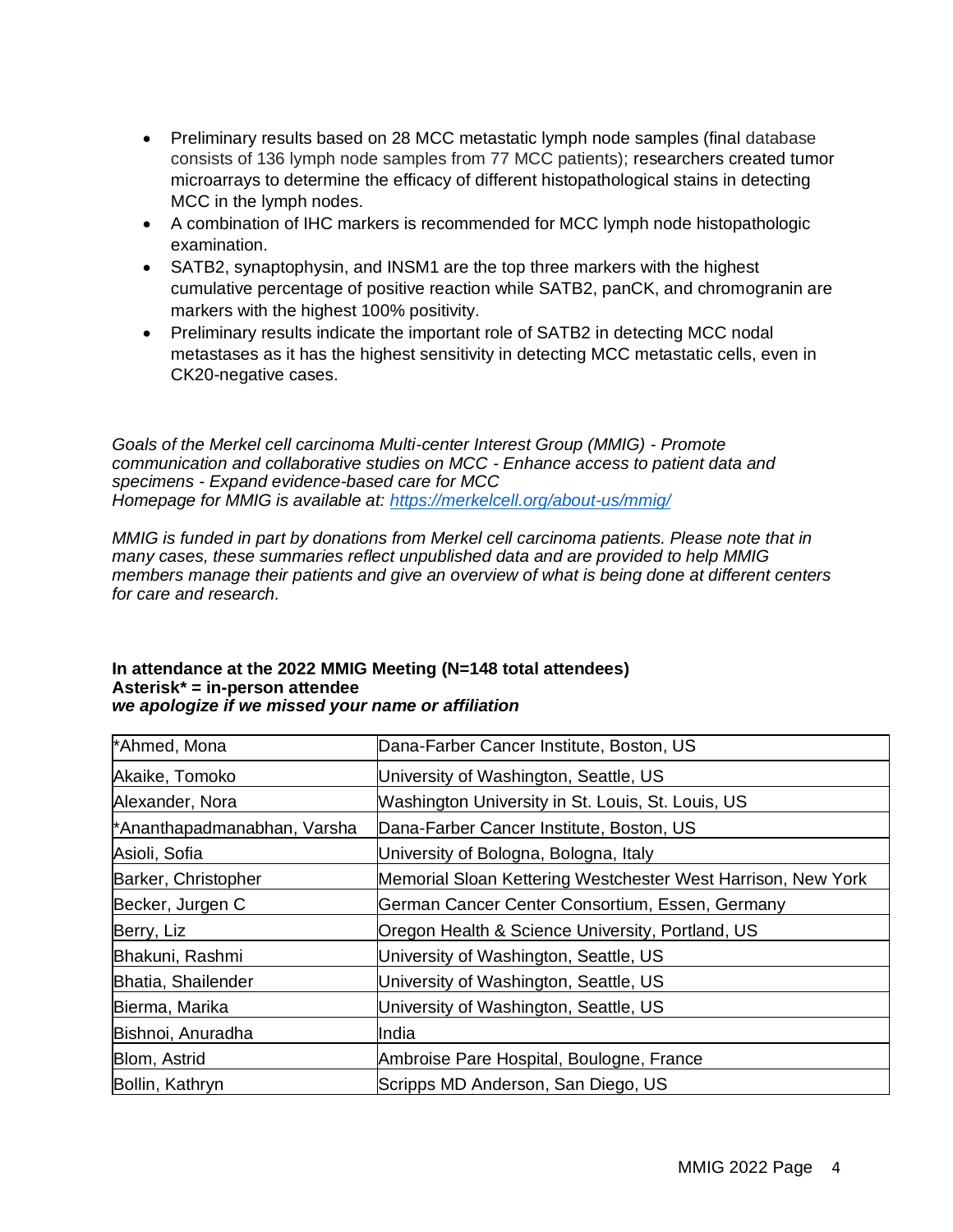| Brodey, Philip           | San Francisco, US                                                                 |
|--------------------------|-----------------------------------------------------------------------------------|
| Brownell, Isaac          | National Institutes of Health, Bethesda, US                                       |
| Butler, Marcus           | Ontario Institute for Cancer Research, Toronto, Canada                            |
| Cahill, Kelsey           | University of Washington, Seattle, US                                             |
| Chandra, Sunandana       | Northwestern University, Chicago, US                                              |
| Cherny, Shira            | University of Washington, Seattle, US                                             |
| Choi, Jaehyuk            | Northwestern University, Chicago, US                                              |
| Cornelius, Lynn          | Washington University in St. Louis, St. Louis, US                                 |
| Daud, Adil               | University of California, San Francisco, US                                       |
| *DeCaprio, James         | Dana-Farber Cancer Institute, Boston, US                                          |
| DeSimone, Mia            | Harvard University, Boston, US                                                    |
| Devlin, Phillip          | Dana-Farber Cancer Institute, Boston, US                                          |
| Dlugosz, Andrzej A       | University of Michigan, Ann Arbor, US                                             |
| Donizy, Piotr            | Wroclaw Medical University, Poland                                                |
| Doolittle-Amieva, Coley  | University of Washington, Seattle, US                                             |
| Dudzisz Sledz, Monika    | Maria Sklodowska-Curie National Research Institute of Oncology,<br>Warsaw, Poland |
| Duprat, Joao             | A C Camargo Cancer Center, Sao Paulo, Brazil                                      |
| Emran, Askari            | Mashhad University of Medical Sciences, Mashhad, Iran                             |
| Fecher, Leslie           | University of Michigan, Ann Arbor, US                                             |
| *Finberg, Ariel          | University of Virginia, Charlottesville, US                                       |
| Fischer, Nicole          | University Medical Center, Hamburg Eppendorf, Germany                             |
| Fonseca, Allene          | University of Washington, Seattle, US                                             |
| Friedlander, Phillip     | Mount Sinai Hospital, New York, US                                                |
| Frost, Thomas            |                                                                                   |
| Fu, Alex                 | University of Washington, Seattle, US                                             |
| Gao, Ling                | ong Beach VA / University of California, Irvine, US                               |
| Garman, Khalid           | National Institutes of Health, Bethesda, US                                       |
| Gastman, Brian           | Cleveland Clinic, Cleveland, US                                                   |
| *Guitiera, Pascale       | Sydney Melanoma Diagnostic Centre, Australia                                      |
| *Gunnell, Lindsay        | University of Washington, Seattle, US                                             |
| *Harms, Kelly            | University of Michigan, Ann Arbor, MI                                             |
| Harms, Paul              | University of Michigan, Ann Arbor, MI                                             |
| Harwood, Catherine       | University of London, London, UK                                                  |
| Hausen, Axel zur         | Maastricht University, Maastricht, Netherlands                                    |
| Herrera-Martinez, Miguel | University of Tennessee, Memphis, US                                              |
| Hill, Natasha            | National Institutes of Health, Bethesda, US                                       |
| Hippe, Dan               | Fred Hutchinson Cancer Research Center, Seattle, US                               |
| Horanyi, Mihaly          | University of Colorado, Boulder, US                                               |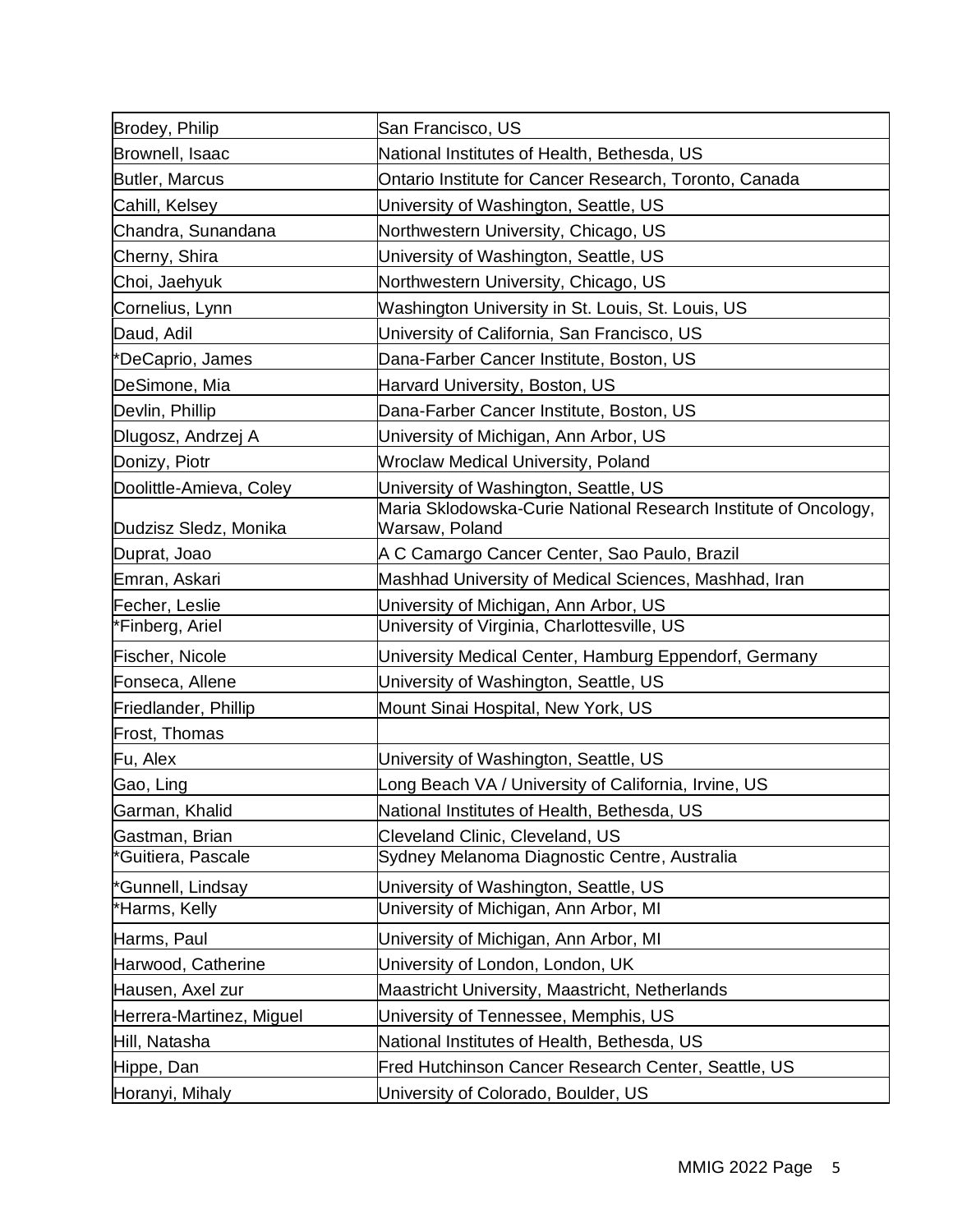| Hsu, Charles          | University of Arizona Cancer Center, Tucson, US            |
|-----------------------|------------------------------------------------------------|
| Huang, Victor         | University of California, Davis, US                        |
| Iyer, Jayasri         | The Everett Clinic, Bothell, US                            |
| Jani, Saumya          | University of Washington, Seattle, US                      |
| Jing, Lichen          | University of Washington, Seattle, US                      |
| Junker, Niels         | Herlev Hospital, Copenhagen, Denmark                       |
| Katzenste, Howard     | <b>EMD Serono</b>                                          |
| Kelly, Ciara          | Memorial Sloan Kettering Cancer Center, New York, US       |
| Koelle, David         | University of Washington, Seattle, US                      |
| Ku, Nora              | Rain Therapeutics, Newark, California, US                  |
| Kudchadkar, Ragini    | Emory University, Atlanta, US                              |
| Kulikauskas, Rima     | University of Washington, Seattle, US                      |
| Lachance, Krista      | University of Washington, Seattle, US                      |
| Lee, Katie            |                                                            |
| ee, Junghyun.         | University of Washington, Seattle, US                      |
| Lewis, Karl           | University of Colorado, Denver, US                         |
| Liao, Yi-Hua          | National Taiwan University Hospital, Taipei, Taiwan        |
| Lin, Anna             |                                                            |
| obo, Matheus          | A C Camargo Cancer Center, Sao Paulo, Brazil               |
| Maller, Ori           | <b>Adicet Bio</b>                                          |
| Margolin, Kim         | St. John's Cancer Institute, Santa Monica, US              |
| Martin, Mackenzie     | National Institutes of Health, Bethesda, US                |
| Martinez, Abigail     | Albany Medical College, Albany, US                         |
| Masuccim, Giuseppe    | Karolinska University Hospital, Stockholm, Sweden          |
| *McEvoy, Aubriana     | University of Washington in St. Louis, US                  |
| Mechling, Beth        | <b>Kartos Therapeutics</b>                                 |
| Mehmi, Inder          | The Angeles Clinic and Research Institute, Los Angeles, US |
| Mehmi, Inderjit       | Cedars Sinai Marina Del Rey, Marina Del Rey, US            |
| Miao, Lingling        | National Institutes of Health, Bethesda, US                |
| Miller, David         | Massachusetts General Hospital, Boston, US                 |
| Minutilli, Ettore     | Catholic University of the Sacred Heart, Milan, Italy      |
| *Mohsin, Noreen       | National Institutes of Health, Bethesda, US                |
| Morningstar, Carina D | University of Washington, Seattle, US                      |
| Morris, Valerie       | <b>EMD Serono</b>                                          |
| *Moshiri, Ata         | University of Washington, Seattle, US                      |
| Moshiri, Yassi        | University of Washington, Seattle, US                      |
| Nakamura, Motoki      | Nagoya City University, Nagoya, Japan                      |
| *Nghiem, Paul         | University of Washington, Seattle, US                      |
| Olino, Kelly          | Yale University, New Haven, US                             |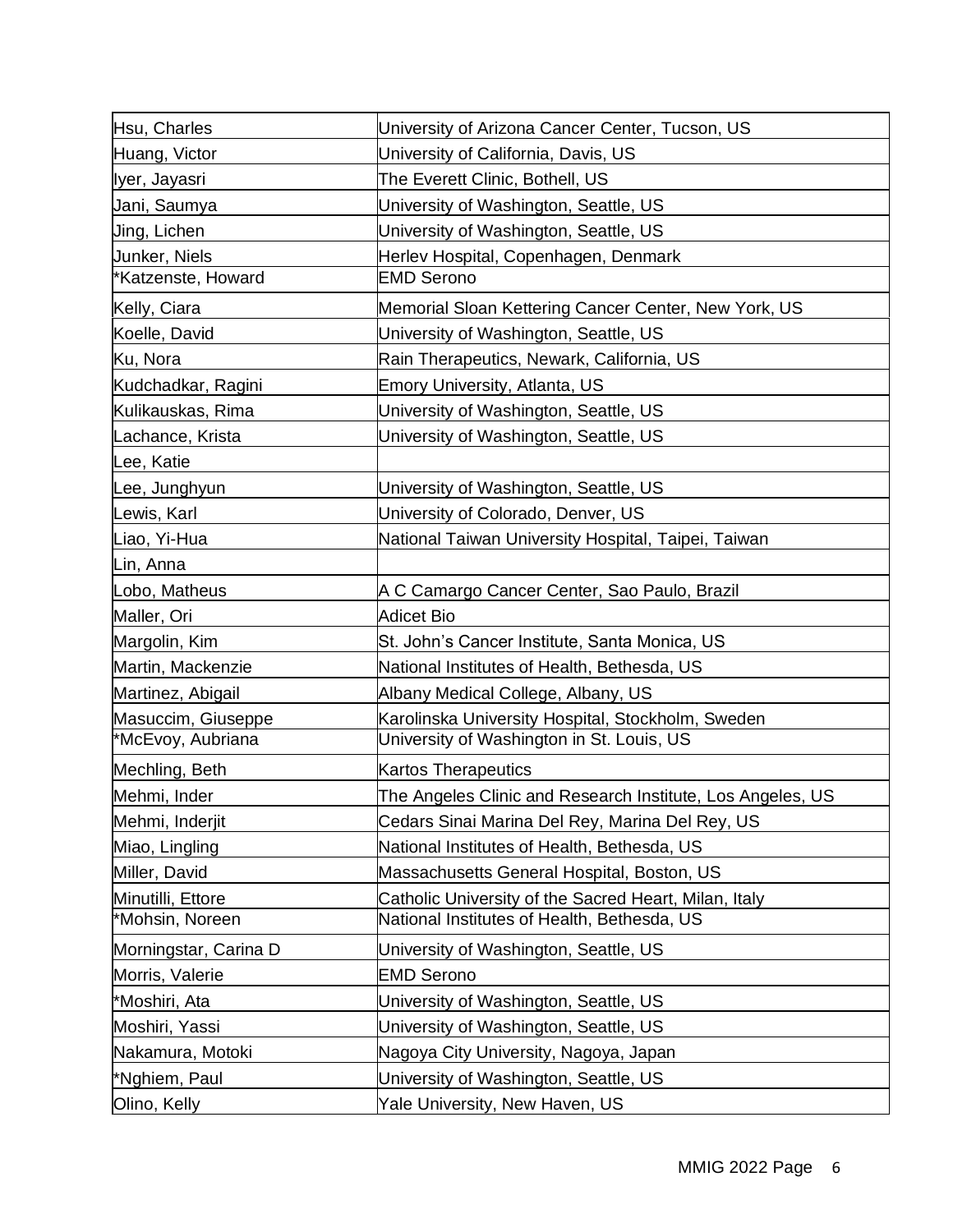| *Park, Song               | University of Washington, Seattle, US                                             |
|---------------------------|-----------------------------------------------------------------------------------|
| Park, Soo                 | University of California, San Diego, US                                           |
| Parvathaneni, Upendra     | University of Washington, Seattle, US                                             |
| Patil, Supriya            | Fred Hutchinson Cancer Research Center, Seattle, US                               |
| Pfohler, Claudia          | Saarland University Medical School, Homburg, Germany                              |
| Rabinowits, Guilherme     | Miami Cancer Center, Miami, US                                                    |
| Rady, Peter               | McGovern Medical School, Houston, US                                              |
| Reddy, Sunil              | Stanford Medical Center, Palo Alto, US                                            |
| Reed, Danielle            |                                                                                   |
| Renwick, Neil             | Queen's University, Ontario, Canada                                               |
| Remington, Allison        | University of Washington, Seattle, US                                             |
| Reinstein, Zachary        | Northwestern University, Chicago, US                                              |
| Rodriguez, Haroldo        | University of Washington, Seattle, US                                             |
| *Rodrigues, Joana         | Dana-Farber Cancer Institute, Boston, US                                          |
| *Rodriguez, Juan          | <b>EMD Serono</b>                                                                 |
| Rutkowski, Piotr          | Maria Sklodowska-Curie National Research Institute of<br>Oncology, Warsaw, Poland |
| Saiag, Philippe           | Ambroise Pare Hospital, Boulogne, France                                          |
| Samlowski, Wolfram        | Comprehensive Cancer Centers of Nevada, Las Vegas, US                             |
| Schmerling, Rafael        | Beneficencia Portuguesa de Sao Paulo, Sao Paulo, Brazil                           |
| *Schnabel, Julia          | Dana-Farber Cancer Institute, Boston, US                                          |
| Schrama, David            | University of Wurzburg, Wurzburg, Germany                                         |
| Shalhout, Sophia          | Massachusetts General Hospital, Boston, US                                        |
| Sharon, Elad              | National Institutes of Health, Bethesda, US                                       |
| Silk, Annie               | Dana-Farber Cancer Institute, Boston, US                                          |
| Silva, Ines               | University of Sydney, Sydney, Australia                                           |
| *So, Naomi                | Stanford University, Palo Alto, US                                                |
| Sober, Arthur             | Massachusetts General Hospital, Boston, US                                        |
| Sondak, Vernon            | Moffitt Cancer Center, Tampa, US                                                  |
| Su, Zhen                  | Marengo Therapeutics                                                              |
| Szumera-Ciećkiewicz, Anna | Maria Skłodowska-Curie Institute of Oncology, Warsaw, Poland                      |
| Tal, Abdel Kader          | Perrysburg, US                                                                    |
| Tetzlaff, Michael         | University of California, San Francisco, US                                       |
| *Thakuria, Manisha        | Brigham and Women's Hospital, Boston, US                                          |
| Thirumaran, Ranjit        | Pfizer, Seattle, US                                                               |
| Topalian, Suzanne         | Johns Hopkins University, Baltimore, US                                           |
| Tothill, Richard          | University of Melbourne, Australia                                                |
| Tran, Thuy                | Yale New Haven Hospital, New Haven, US                                            |
| Tsai, Kenneth             | Moffitt Cancer Center, Tampa, US                                                  |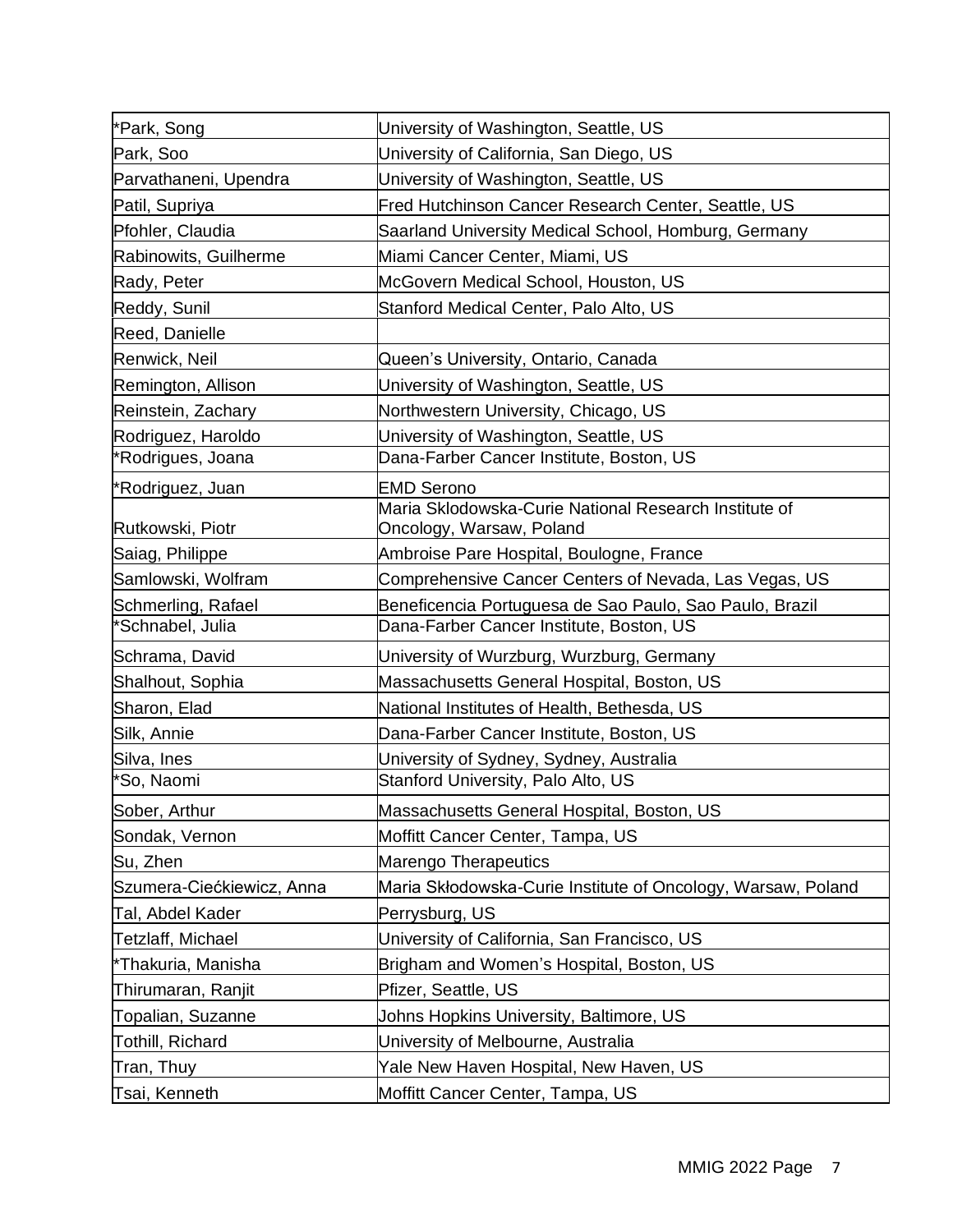| Tsuruta, Daisuke     | Osaka City University, Japan                                          |
|----------------------|-----------------------------------------------------------------------|
| Turaka, Aruna        | Maui Memorial Medical Center, Wailuku, US                             |
| Ugurel, Selma        | University of Essen, Essen, Germany                                   |
| Uyei, Anne           | <b>Kartos Therapeutics</b>                                            |
| Venkatesh, Kaushik   | National Institutes of Health, Bethesda, US                           |
| Verhaegen, Monique   | University of Michigan, Ann Arbor, US                                 |
| Vezeridi, Michael    | Brown University, Providence, US                                      |
| Vilasi, Serena       | Georgetown Lombardi Comprehensive Cancer Center, Washington<br>DC, US |
| Villabona, Lisa      | Karolinska University Hospital, Stockholm, Sweden                     |
| Wang, Richard        | UT Southwestern, Dallas, US                                           |
| Wong, Tak-Wah (Ken)  | National Cheng Kung University Hospital, Tainan, Taiwan               |
| Wong, Michael        | MD Anderson Cancer Center, Houston, US                                |
| Wu, Cheng-Lin        | National Cheng Kung University Hospital, Tainan, Taiwan               |
| Xu, Wen              | University of Queensland, Brisbane, Australia                         |
| Yang, Wendy          | Uniformed Services University of the Health Sciences, Bethesda,<br>US |
| Yu, Siegrid          | University of California, San Francisco, US                           |
| *Zaba, Lisa          | Stanford Medical Center, Palo Alto, US                                |
| Zawacki, Lauren      | University of Washington, Seattle, US                                 |
| *Zeithouni, Nathalie | Phoenix, AZ                                                           |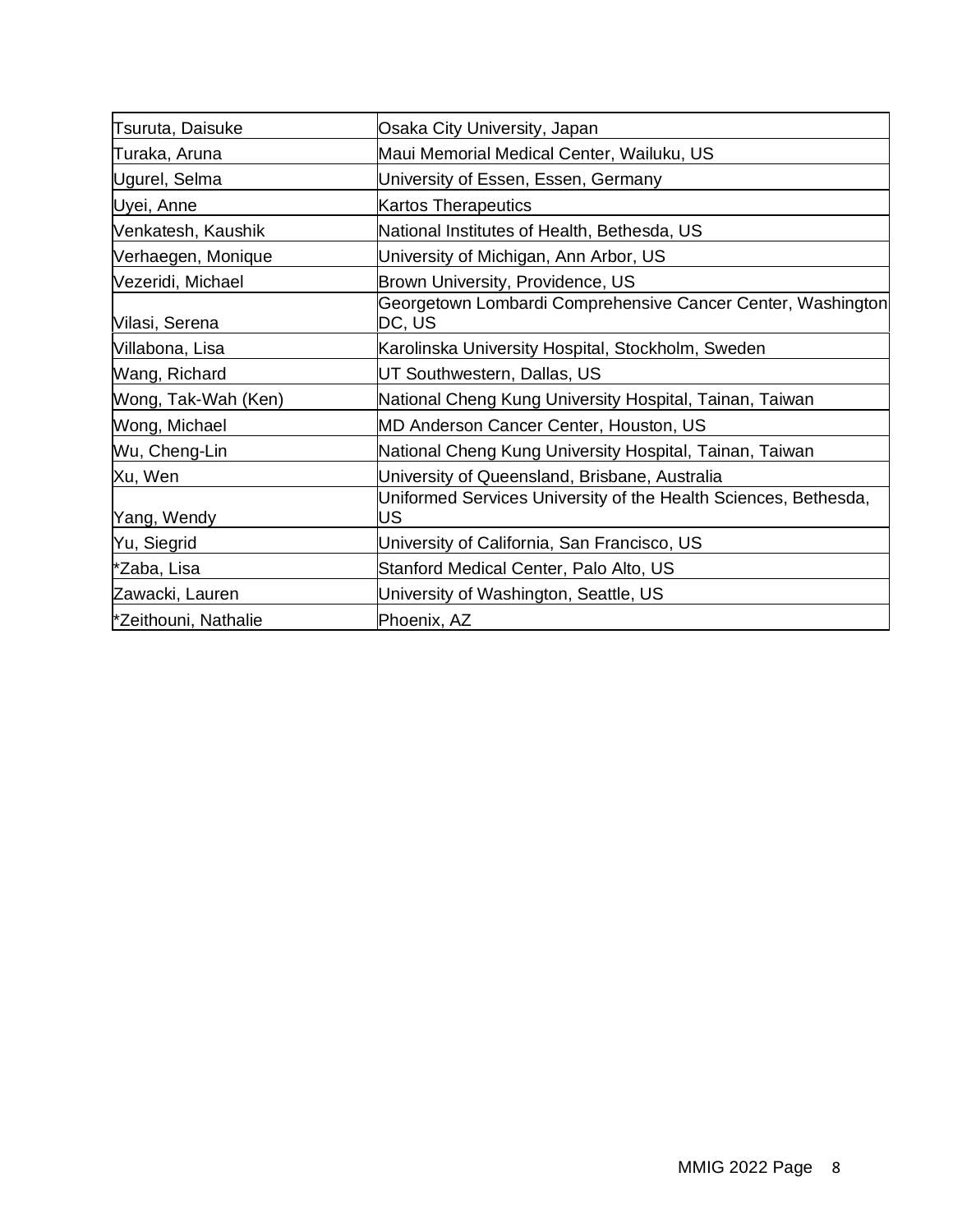## **Selected Zoom chat conversations from 2022 MMIG Meeting**

#### **1. Indolent MCC: Immune and Tumor Balance (Aubriana McEvoy) Single Fraction Radiation**

01:08:59 sunil reddy: sorry what dose was used?

01:09:30 Song Park: 8Gy, once most cases, but I'll check with Aubri (case 1)

01:10:34 Mehmi, Inderjit, M.D.'s iPhone: I would argue that SFXRT is the systemic disease therapy due to its immune activation.

01:11:59 Christopher Barker: i have treated 52 Merkel cell tumors with 8 Gy/1 fraction. They often respond, but all of them recur by 15 months after treatment.

01:15:32 Christopher Barker: when i say they recurred, i mean the irradiated tumor started growing again.

01:16:09 David Miller: Wow. Ok. 52/52. That's an impressive experience. Thanks 01:16:46 Christopher Barker: one of these days... "journal of negative results"

01:17:40 David Miller: I think there are many reviewers in this audience that would accept that paper. Thanks Chris.

01:22:45 Shailender Bhatia: @Chris: What is the median time to progression in these irradiated lesions? If more than a few months, it may not be a bad outcome for just one dose of RT used for palliation. Also, SFRT is not intended to be curative and mostly an adjunct to systemic therapy for debulking etc - so it is not necessarily a negative result, from a medical oncologist perspective, as long as we get a response in the RT fields. I agree that this should be published and will be a great addition to the literature

01:29:38 Christopher Barker: thanks all. i appreciate the interest and agree that as a palliative treatment, 8 Gy/1 fraction is very reasonable and i use it for that reason. my main concern is that if a durable tumor response is what is desired, this may not be the right idea. happy to discuss further at the meeting in a few months.

#### **MCPyV status in indolent cases**

01:12:46 wendy yang: Are the indolent MCC cases always the virus positive MCCs? 01:14:11 Lindsay Gunnell: @Wendy — no, not all indolent cases were virus positive 01:14:51 Kim Margolin: Seems its gotta be about the T cell response either to MCPyV or to high mutated tumors and it may not be that hard to test now that all these sequences are so well known

### **2. A practical approach to interpreting MCPyV oncoprotein titers in MCC (Lindsay Gunnell)**

01:30:06 Mihaly Horanyi: Does immunotherapy interfere with AMERK test results? 01:30:08 Aruna Turaka: is this data consistent across other centers, AMERK ?

01:31:15 Emran Askari: Does antibody "doubling time" have a value for decision making (maybe in indeterminate patients)?

01:35:08 Song Park: 5min break :) Return 6:05PM

01:36:15 Kim Margolin: have any Natera sequences been done in MCPyV- cases that became clinically or serologically (based on AMERK) aggressive to look for new clonal mutations accompanying the transition to more aggressive phenotype?

01:36:36 Kim Margolin: Sorry meant MCPyV+ cases

01:43:55 Lindsay Gunnell: @Kim Margolin — we haven't done that. Currently the company that does our ctDNA will not allow us to perform more than 1 test for mutations on the tumor. An interesting idea though!

01:45:50 Kim Margolin: ahh ok thanks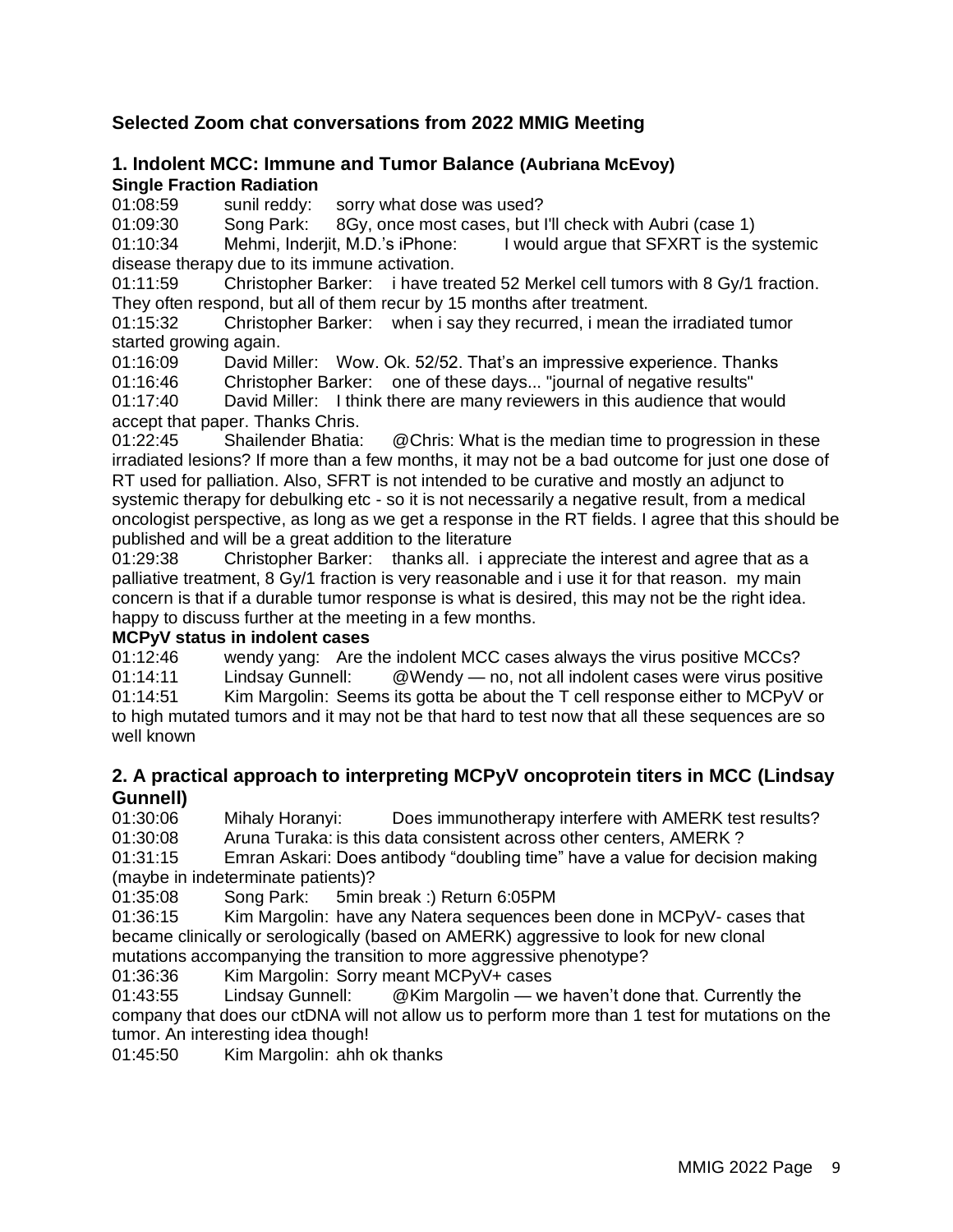01:47:33 Ragini Kudchadkar: My experience with ipi/nivo in refractory Mcc has been the same - I have yet to see a response.

01:48:00 Kim Margolin: Will be interesting to see lag plus nivo

01:48:11 David Miller: It's a very challenging cohort and a disappointing result for sure

01:57:13 Christopher Barker: what is the response to ipi/nivo after failure of antiPD1 in melanoma?

01:57:31 Ragini Kudchadkar: Great discussion and talks. Have to hop off early…great to see everyone even if virtually.

01:58:00 Ciara Kelly: May I missed this, apologies if so, what dose and schedule for ipi/nivo was been used. I have had a CR to Ipi/nivo (in the setting of progression on anti-PD1 and chemo exposure too), another case I have seen a good PR following PD on prior pembro. 01:58:46 KO's iPhone: Have CR as well at Yale.

01:59:28 sunil reddy: Chris in Melanoma without proper studies its 10-20% in second line melanoma

02:07:08 Kim Margolin: SUnil and Chris you will see the "proper studies" results at upcoming AACR from Ari Vanderwalde for melanoma in SWOG ;-)

02:09:26 Sophia Shalhout: Hello, it was 3mg/kg ipi 1mg/kg nivo in majority of cases (10/13) and the reverse in 3/10 patients (1mg/kg ipi + 3mg/kg nivo)

02:16:30 David Miller: Ciara, thanks for sharing your experience. I'm glad that you had a positive experience with ipi/nivo. That's important. Also pleased to hear that there was a CR at Yale. Clearly we need larger cohorts studied in a prospective fashion before we can have more confidence generalizing such results. Until we have those data, we hope that retrospective RWD studies can provide us with at least some information to guide us with these challenging cases.

02:20:11 iPhone de Ines Pires da Silva: Agree. We need a larger international multicentre cohort.

02:21:46 Sophia Shalhout: agreed

02:26:27 Paul William Harms: Cleveland Clinic has published data suggesting that larger nodal metastases rather than single cells are more significant for outcome

02:27:46 Piotr Rutkowski: so definitely we need larger cohort and cut off value from clinical point of view

02:28:40 Paul William Harms: UM has SATB2

#### **3. Ukraine relief**

02:30:28 Charles Hsu: FYI this was sent by Toni Ribas from a colleague 02:31:15 Charles Hsu: Hi Tony,

Keiran mentioned to me about your conversation at the MRA meeting. I just wanted to say thank you so much for your concern and support for Ukraine. I have a lot of family there and it has been incredibly stressful. Thankfully some have been able to flee, but majority stayed like my grandfather who is 97 (and a WWII veteran!).

Keiran mentioned that you were interested in the efforts me and some Ukrainian MD/PhD colleagues here in Tampa are working on. We have established a pipeline for shipping surgical instruments, surgical implants and imaging equipment (C-arm) directly to hospitals in Ukraine, because these items are urgently needed but not typically provided by most aid organizations. One of the people in our group owns a logistics company who is delivering these items directly to the hospitals we indicate. Many in the group also have worked as doctors in Ukraine for years so we have direct contacts in hospitals there, and we are providing the exact instruments they are urgently requesting to t